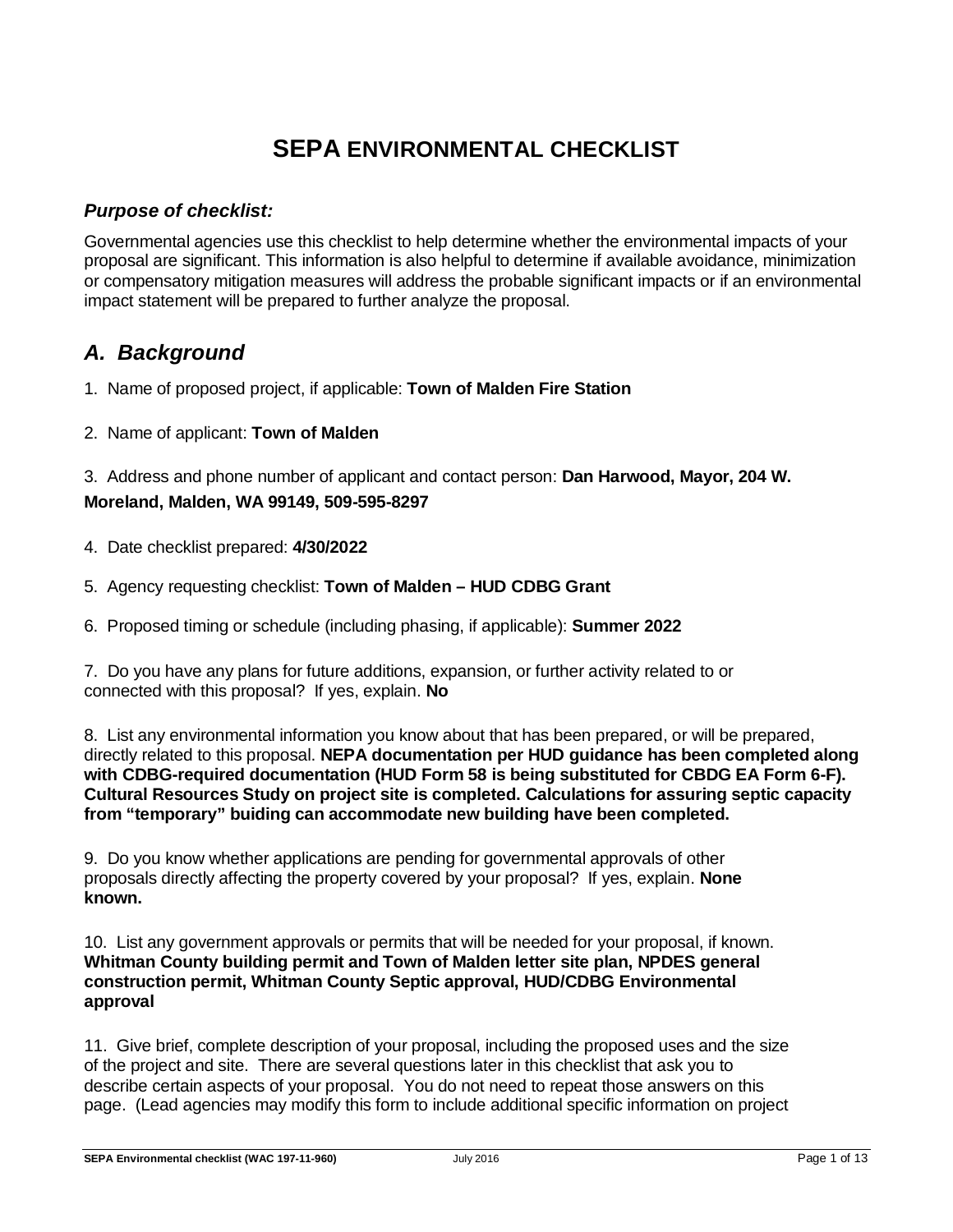description.) **This project consists of building a fire station with space in the building for City Hall and the Post Office. The fire station will house up to four fire/emergency vehicles, a minor vehicle maintenance area, apparatus room storage, restrooms/shower, small kitchen/eating area, and training room. The project also includes preparation of surrounding ground for driving and parking, adequate site drainage, water connections, sewer system, and exterior lighting. The new building will be approximately 60 x 100 ft2 and will be situated on the previous fire station location which was destroyed in a wildfire in 2020.**

12. Location of the proposal. Give sufficient information for a person to understand the precise location of your proposed project, including a street address, if any, and section, township, and range, if known. If a proposal would occur over a range of area, provide the range or boundaries of the site(s). Provide a legal description, site plan, vicinity map, and topographic map, if reasonably available. While you should submit any plans required by the agency, you are not required to duplicate maps or detailed plans submitted with any permit applications related to this checklist. **The project is located at 14 W. Moreland Avenue, Malden, WA 99149.**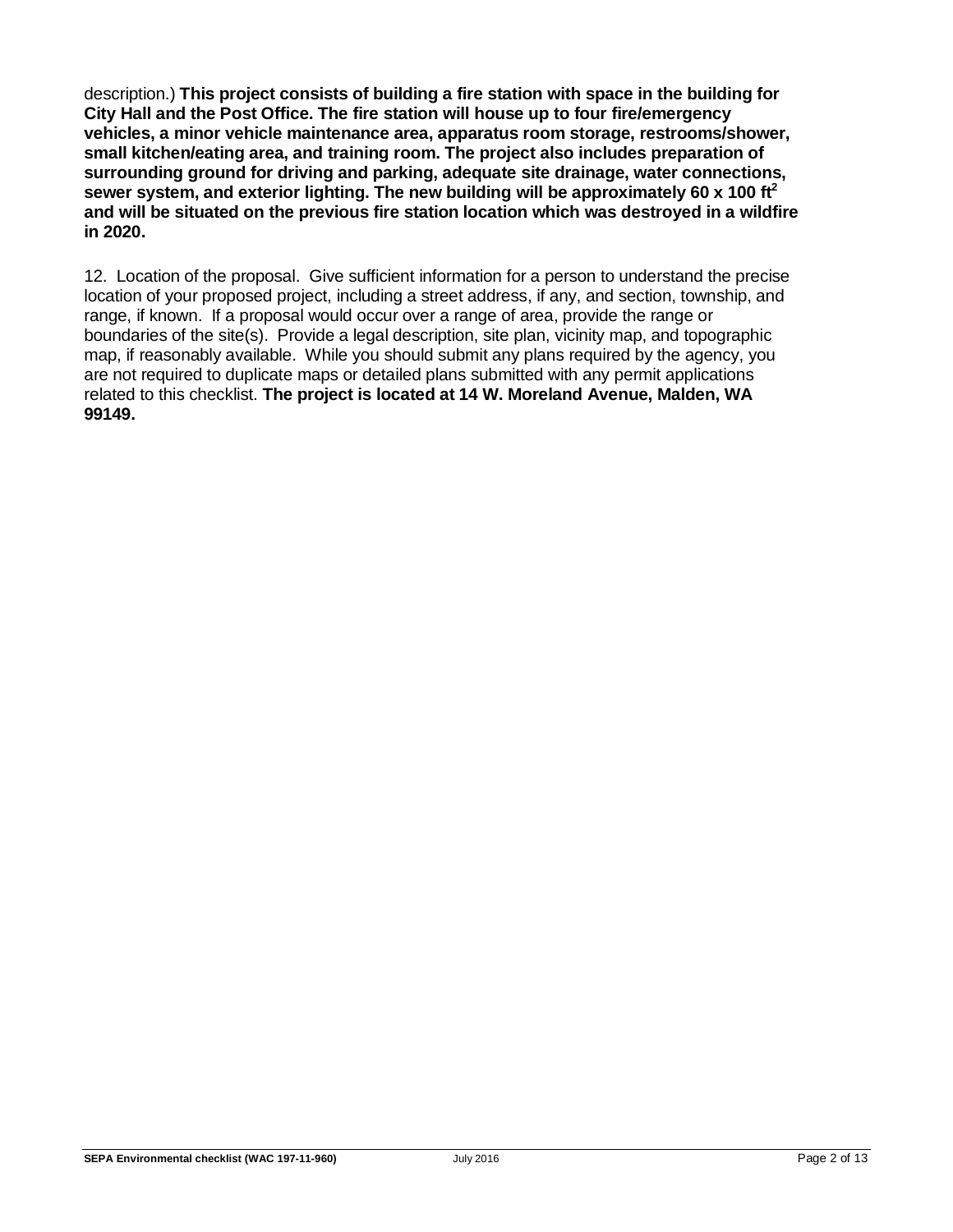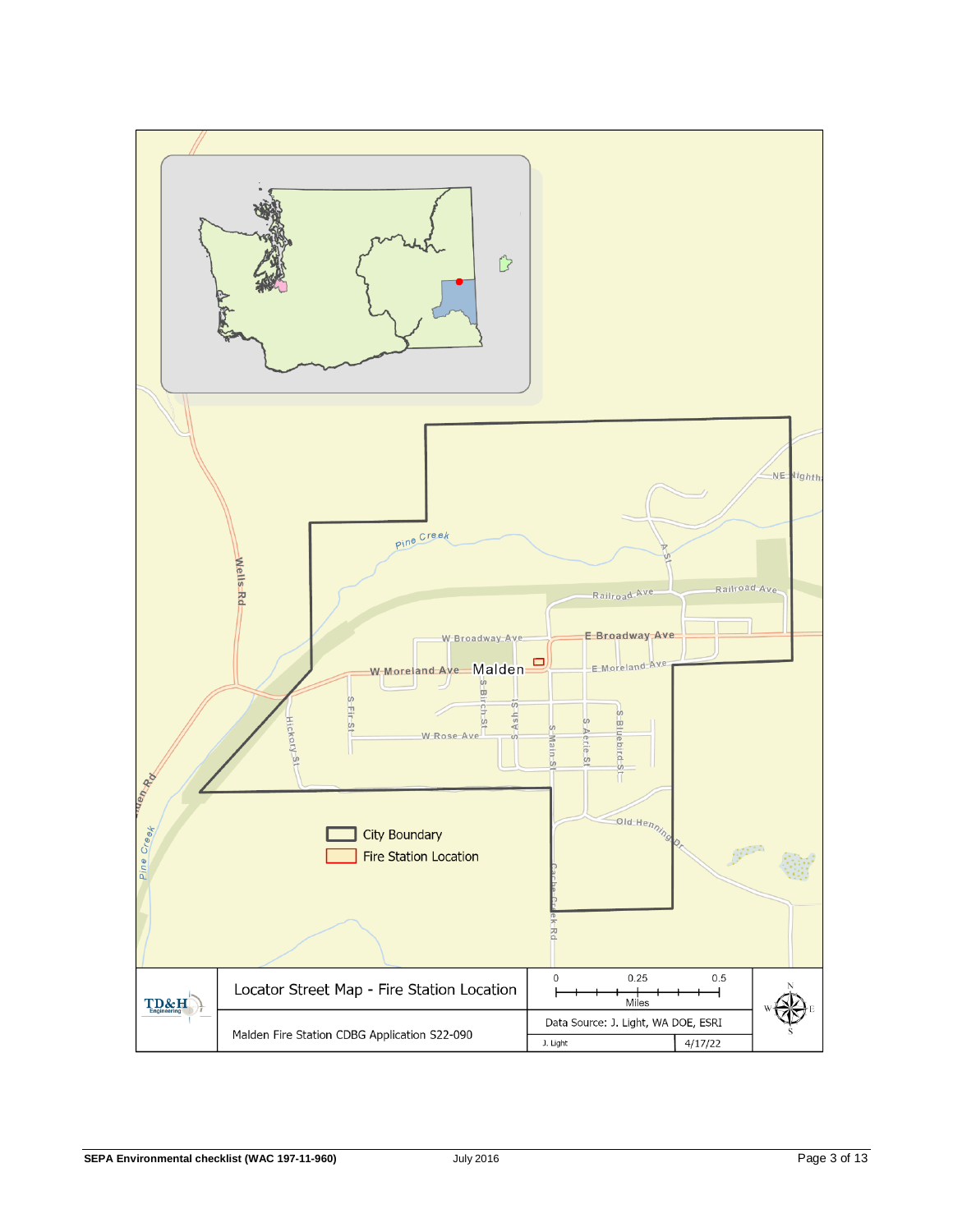# *B. Environmental Elements*

#### **1.** *Earth*

**a.** General description of the site: **The project site is within the city boundaries near the center of town. The sit is generally flat and has no buildings on it. There is natural vegetation, a few lodgepole and pine trees (several which are fire damaged) and unimproved.**

 **(circle one): Flat, rolling, hilly, steep slopes, mountainous, other \_\_\_\_\_\_\_\_\_\_\_\_**

b.What is the steepest slope on the site (approximate percent slope)? **1-2%**

- **c.**What general types of soils are found on the site (for example, clay, sand, gravel, peat, muck)? If you know the classification of agricultural soils, specify them and note any agricultural land of long-term commercial significance and whether the proposal results in removing any of these soils. **Cheny silt loam; the project will regrade but not remove soil from the site.**
- d.Are there surface indications or history of unstable soils in the immediate vicinity? If so, describe. **No**
- e.Describe the purpose, type, total area, and approximate quantities and total affected area of any filling, excavation, and grading proposed. Indicate source of fill. **There will not be added fill or removal of soil from the site. The area is approximately one acre including the area of potential affect where removed fill may be located from footings until the site is graded.**
- f. Could erosion occur as a result of clearing, construction, or use? If so, generally describe. **No, the site is flat**
- g.About what percent of the site will be covered with impervious surfaces after project construction (for example, asphalt or buildings)? **Approximately 80% of the site will be impervious between the building roof and paving approaches to bay doors and parking.**
- h.Proposed measures to reduce or control erosion, or other impacts to the earth, if any: **The remainder of the site will be left in natural vegetation and stormwater will be allowed to infiltrate without leaving the site.**

#### *2. Air*

a. What types of emissions to the air would result from the proposal during construction, operation, and maintenance when the project is completed? If any, generally describe and give approximate quantities if known. **There will be wind-blown dust, short term diesel exhaust from construction equipment during construction. After construction there will be typical HVAC ventilation.** 

b. Are there any off-site sources of emissions or odor that may affect your proposal? If so, generally describe. **none known**

c. Proposed measures to reduce or control emissions or other impacts to air, if any: **none**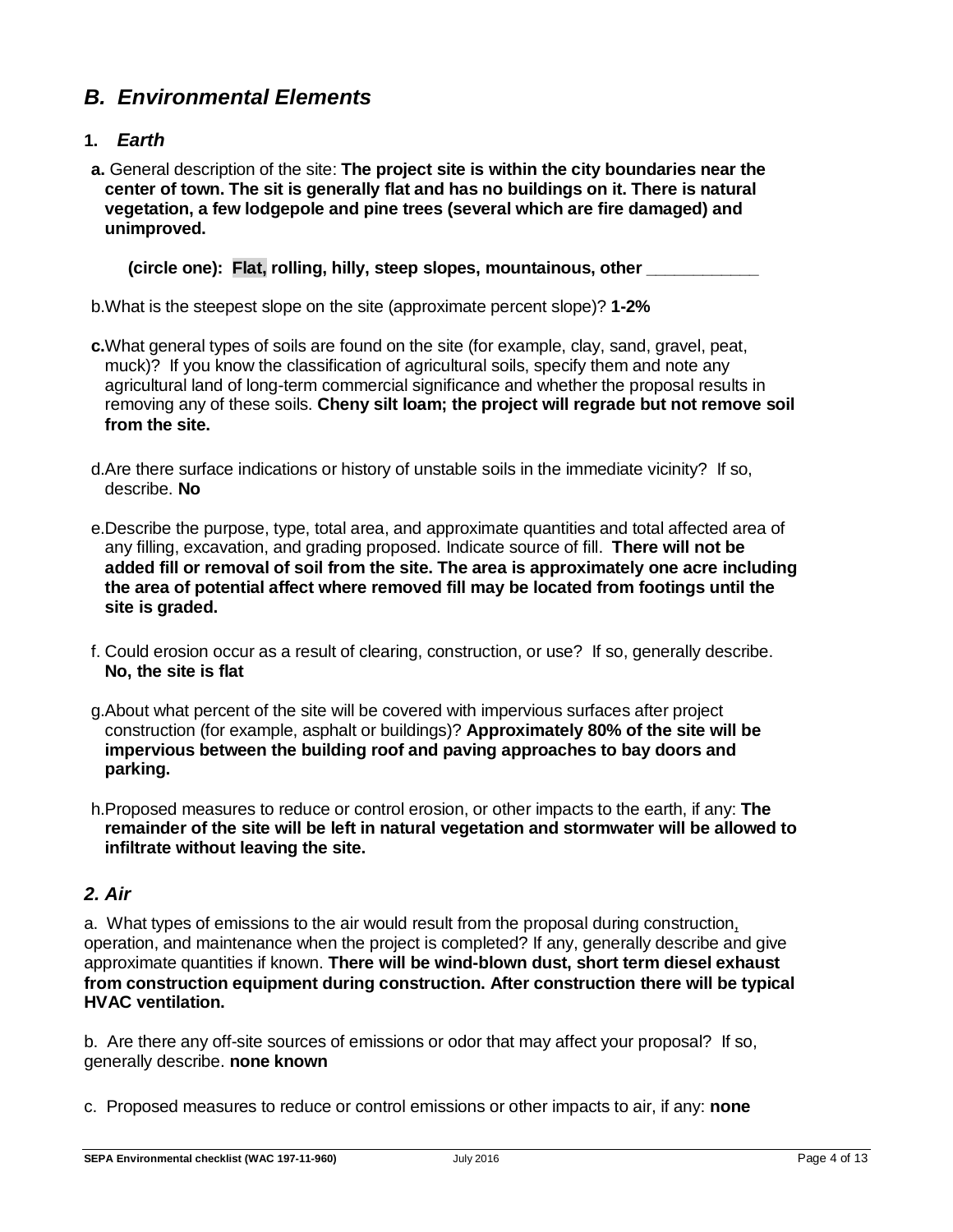#### *3. Water*

- a. Surface Water:
	- **1)** Is there any surface water body on or in the immediate vicinity of the site (including year-round and seasonal streams, saltwater, lakes, ponds, wetlands)? If yes, describe type and provide names. If appropriate, state what stream or river it flows into. **Pine Creek is approximately 1,200 feet north of the project site. Pine Creek flows to Rock Creek Lake, which eventually flows to the Snake River.**
	- 2) Will the project require any work over, in, or adjacent to (within 200 feet) the described waters? If yes, please describe and attach available plans. **No**
	- 3) Estimate the amount of fill and dredge material that would be placed in or removed from surface water or wetlands and indicate the area of the site that would be affected. Indicate the source of fill material. **none**
	- 4) Will the proposal require surface water withdrawals or diversions? Give general description, purpose, and approximate quantities if known. **No**
	- 5) Does the proposal lie within a 100-year floodplain? If so, note location on the site plan. **No**
	- 6) Does the proposal involve any discharges of waste materials to surface waters? If so, describe the type of waste and anticipated volume of discharge. **No, stormwater from the site will be allowed to infiltrate**
- b. Ground Water:
	- 1) Will groundwater be withdrawn from a well for drinking water or other purposes? If so, give a general description of the well, proposed uses and approximate quantities withdrawn from the well. Will water be discharged to groundwater? Give general description, purpose, and approximate quantities if known. **Yes, the new fire station will be served by the Malden Public Water System which consists of a 148 GPM well and a back up well. The building will have restroom and shower facilities, but will not provide any residential services. Typical restroom/shower use for a fire station with 3-12 volunteer firefighters and administrative people. No water from this project will be discharged to groundwater.**
	- 2) Describe waste material that will be discharged into the ground from septic tanks or other sources, if any (for example: Domestic sewage; industrial, containing the following chemicals. . . ; agricultural; etc.). Describe the general size of the system, the number of such systems, the number of houses to be served (if applicable), or the number of animals or humans the system(s) are expected to serve. **domestic sewage for fire station/City Hall/Post Office facility. There will be men's and women's restrooms and showers. See septic calculations in "Septic" part of NEPA materials.**
- c. Water runoff (including stormwater):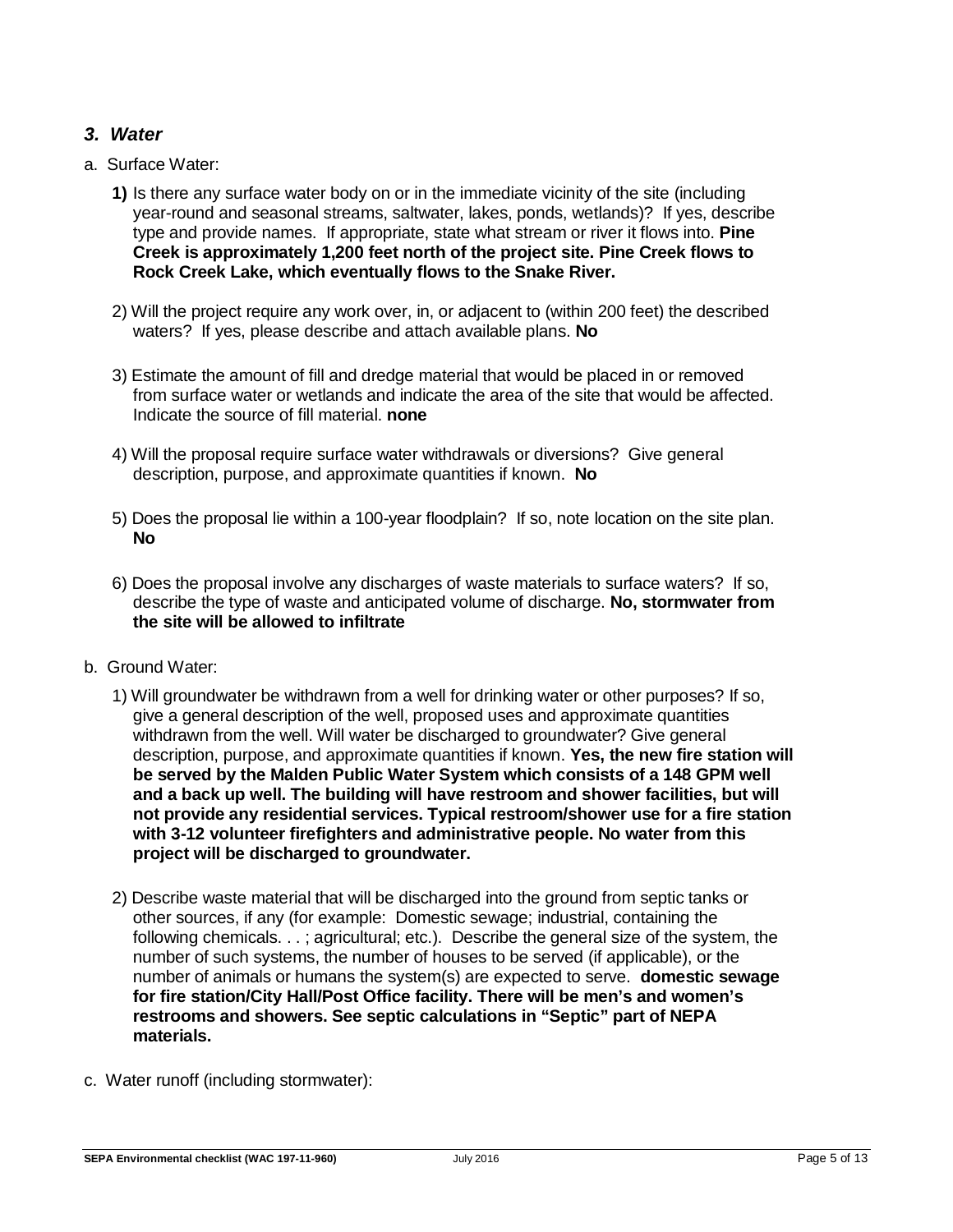- 1) Describe the source of runoff (including storm water) and method of collection and disposal, if any (include quantities, if known). Where will this water flow? Will this water flow into other waters? If so, describe. **Stormwater from building rooftop, parking, and paved apron approaches to bay doors. Stormwater will be allowed to infiltrated on property.**
- 2) Could waste materials enter ground or surface waters? If so, generally describe. **No**
- 3) Does the proposal alter or otherwise affect drainage patterns in the vicinity of the site? If so, describe. **No**
- d. Proposed measures to reduce or control surface, ground, and runoff water, and drainage pattern impacts, if any: **site will be graded to allow stormwater infiltration on property.**

### *4. Plants*

- a. Check the types of vegetation found on the site:
	- \_\_\_\_deciduous tree: alder, maple, aspen, other
	- \_\_x\_\_evergreen tree: fir, cedar, **pine**, other

\_\_\_x\_shrubs

\_\_\_x\_grass

\_\_\_\_pasture

- \_\_\_\_crop or grain
- Orchards, vineyards or other permanent crops.
- \_\_\_\_ wet soil plants: cattail, buttercup, bullrush, skunk cabbage, other
- \_\_\_\_water plants: water lily, eelgrass, milfoil, other
- \_\_\_\_\_other types of vegetation
- b. What kind and amount of vegetation will be removed or altered? **There are several firedamaged trees that will need to be removed. Grasses that have grown on the site will also be removed.**
- c. List threatened and endangered species known to be on or near the site. **A recent iPAC report listed Spalding's Catchfly as possible in the vicinity. None has been identified on the site.**
- d. Proposed landscaping, use of native plants, or other measures to preserve or enhance vegetation on the site, if any: **No landscaping is proposed currently. The area will be regraded and seeded to revegetate naturally.**
- e. List all noxious weeds and invasive species known to be on or near the site. **According to the Washington Noxious Weed Control Board, the following are in the vicinity but not identified on the project site: Yellow Starthistle, Wild Chervil, Canada Thistle, Bull Thistle, Sentless Mayweed, Russian Olive, Rush Skeletonweed, Poison Hemlock, Perennial Pepperweed, Kochia, Spotted Knapweek, Diffuse Knapweed, Jointed Goatgrass, Houndstongue, Hoary Cress, Field Bindweed, Eurasian watermilfoil, Common Tansy, Common St. Johnswort, Absinth Wormwood**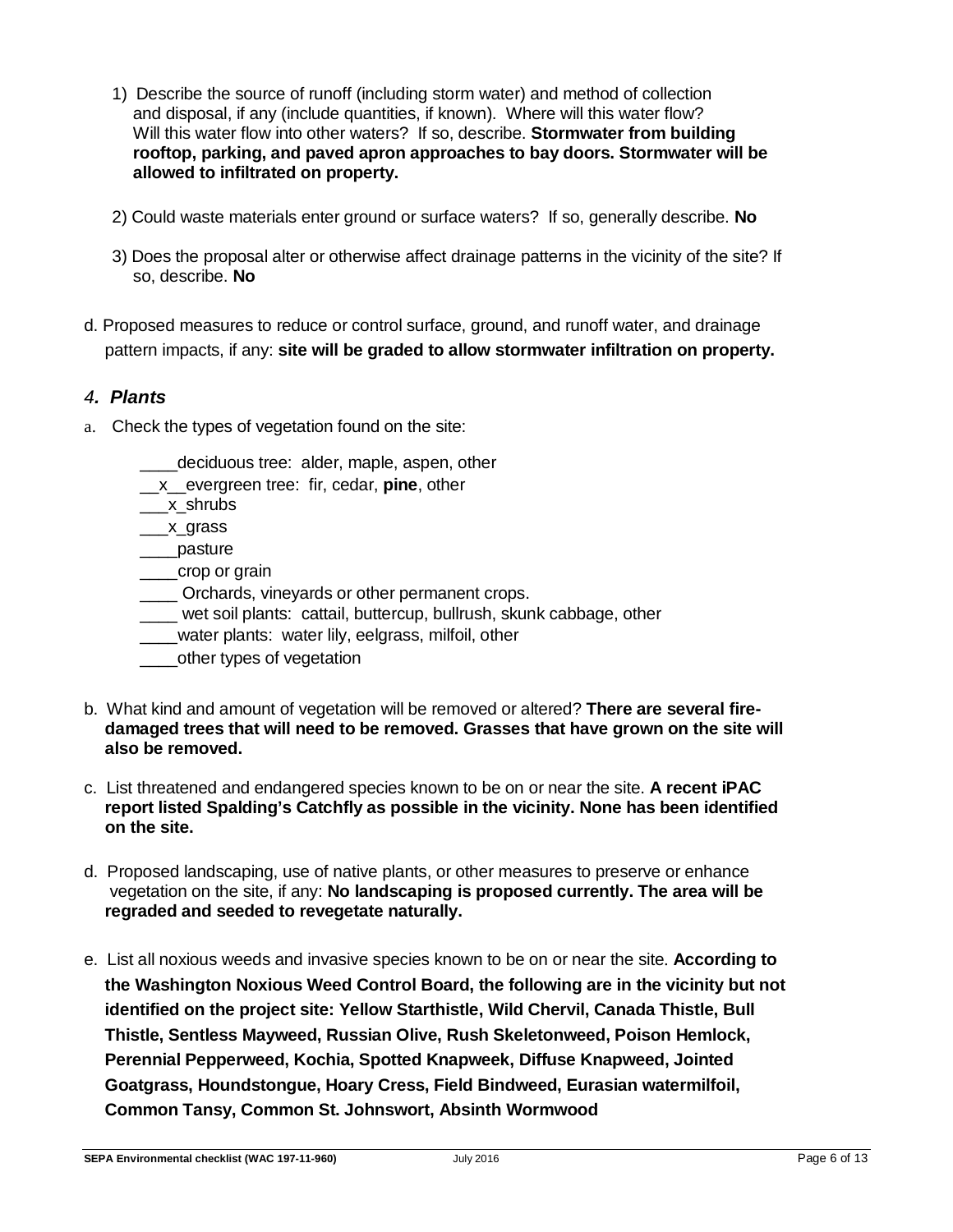#### *5. Animals*

a. List any birds and other anim[als which have been observed on or near the site o](https://ecology.wa.gov/Regulations-Permits/SEPA/Environmental-review/SEPA-guidance/Checklist-guidancel#5.%20Animals)r are known to be on or near the site.

Examples include:

birds: **hawk**, heron, eagle, **songbirds**, other: mammals: **deer**, bear, elk, beaver, other: fish: bass, salmon, trout, herring, shellfish, other

- b. List any threatened and endangered species known to be on or near the site. **A recent iPAC listed Yellow-billed Cukoo, monarch butterfly (candidate species) in the vicinity. None are known to be on the site.**
- c. Is the site part of a migration route? If so, explain. **No**
- d. Proposed measures to preserve or enhance wildlife, if any: **care will be taken to avoid disturbing nests or dens during construction; trees will be checked for bird nests (and removed) prior to removing.**
- e. List any invasive animal species known to be on or near the site. **none known**

#### *6. Energy and Natural Resources*

- a. What kinds of energy (electric, natural gas, oil, wood stove, solar) will be used to meet the completed project's energy needs? Describe whether it will be used for heating, manufacturing, etc. **The building will use an electric heat pump for heating and cooling.**
- b. Would your project affect the potential use of solar energy by adjacent properties? If so, generally describe. **no**
- c. What kinds of energy conservation features are included in the plans of this proposal? List other proposed measures to reduce or control energy impacts, if any: ?? **Solar panels are being investigated for this building**

#### *7. Environmental Health*

- a. Are there any environmental health hazards, including exposure to toxic chemicals, risk of fire and explosion, spill, or hazardous waste, that could occur as a result of this proposal? If so, describe.
	- 1) Describe any known or possible contamination at the site from present or past uses. **none known, none expected; see Environmental Assessment Report in NEPA documentation**
	- 2) Describe existing hazardous chemicals/conditions that might affect project development and design. This includes underground hazardous liquid and gas transmission pipelines located within the project area and in the vicinity. **none known**
	- 3) Describe any toxic or hazardous chemicals that might be stored, used, or produced during the project's development or construction, or at any time during the operating life of the project. **There will be typical construction materials that include petroleum products,**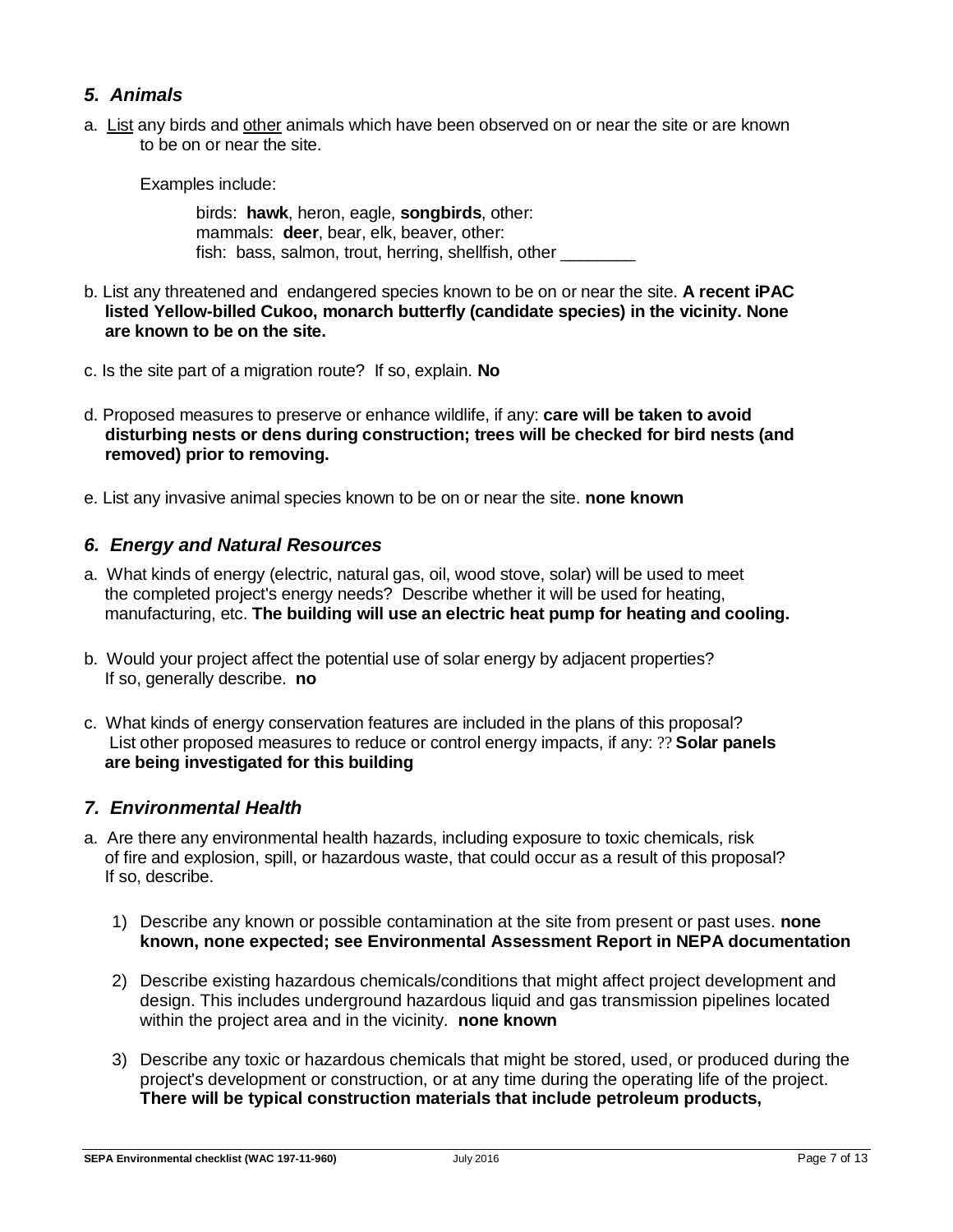**glues/adhesives, cleaning materials during construction. Over the life of the project there may be some Class A Firefighting foam stored in small quantities; care will be taken to use non-toxic training and firefighting chemicals to the extent practible. Some vehicle maintenance products can be toxic or hazardous; if these are necessary, they will be stored according to NFPA codes and standards. Fire estinguishers use CO2 with potassium bicarbonate or water, or hydrofluorocarbons (HFCs) and do not contain halons or chlorine. City Hall and the Post Office will likely have small quantities of typical cleaning and maintenance products on hand for general operational use.** 

- 4) Describe special emergency services that might be required. **None required**
- 5) Proposed measures to reduce or control environmental health hazards, if any: A**ny chemicals and any maintenance products will be purchased in small quantities and stored appropriately, fire fighting equipment will be stored appropriately, firefighting foam will be stored appropriately per National Fire Protection Association codes and standards.**

#### *b. Noise*

1) What types of noise exist in the area which may affect your project (for example: traffic, equipment, operation, other)? **none known**

2) What types and levels of noise would be created by or associated with the project on a short-term or a long-term basis (for example: traffic, construction, operation, other)? Indicate what hours noise would come from the site. **short-term noise impacts will be from construction equipment; long-term noise impacts will be from emergency sirens**

3) Proposed measures to reduce or control noise impacts, if any: **construction activities will occur during normal business hours per city requirements**

#### *8. Land and Shoreline Use*

- a. What is the current use of the site and adjacent properties? Will the proposal affect current land uses on nearby or adjacent properties? If so, describe. **The site is currently vacant land. The city is storing some equipment on the site. There are no buildings on the site. The project area was the site of the original fire station which burned in the 2020 Malden wildfire. Adjacent properties include residential homes, the post office, city administrative offices, and a pole building storage area for storing emergency vehicles and serving as a temporary fire station.**
- b. Has the project site been used as working farmlands or working forest lands? If so, describe. How much agricultural or forest land of long-term commercial significance will be converted to other uses as a result of the proposal, if any? If resource lands have not been designated, how many acres in farmland or forest land tax status will be converted to nonfarm or nonforest use? **No, The project site has been vacant since the 1950's, some time around 1998 the Malden fire station was built on the lot and it's been a fire station ever since.**
	- 1) Will the proposal affect or be affected by surrounding working farm or forest land normal business operations, such as oversize equipment access, the application of pesticides, tilling, and harvesting? If so, how: **No**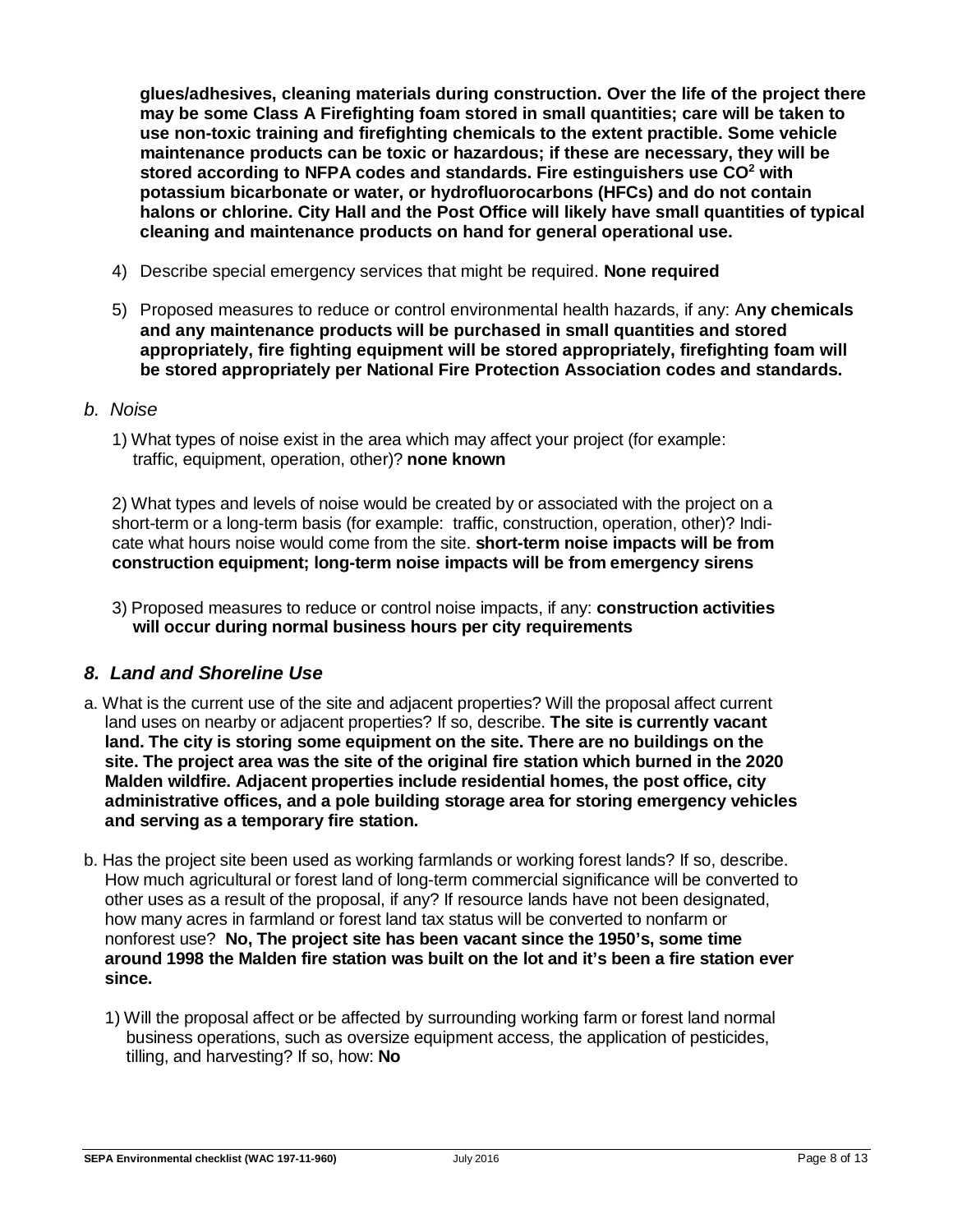- c. Describe any structures on the site. **There currently are no structures on the site, the former Malden fire station occupied the site since about 1998.**
- d. Will any structures be demolished? If so, what? **No**
- e. What is the current zoning classification of the site? **The project site is located within the city boundaries and the zoning is Town Center/Mixed Use**
- f. What is the current comprehensive plan designation of the site? **Town Center/Mixed Use**
- g. If applicable, what is the current shoreline master program designation of the site? **No shoreline plan**
- h. Has any part of the site been classified as a critical area by the city or county? If so, specify. **No**
- i. Approximately how many people would reside or work in the completed project? **No one will reside in the building**
- j. Approximately how many people would the completed project displace? **None**
- k. Proposed measures to avoid or reduce displacement impacts, if any: T**here are no displacement impacts from this project**
- L. Proposed measures to ensure the proposal is compatible with existing and projected land uses and plans, if any: **The site was the location of the prior fire station; no land use change, no functional use change.**
- m. Proposed measures to reduce or control impacts to agricultural and forest lands of long-term commercial significance, if any:**N/A**

#### *9. Housing*

- a. Approximately how many units would be provided, if any? Indicate whether high, middle, or low-income housing. **No housing units**
- b. Approximately how many units, if any, would be eliminated? Indicate whether high, middle, or low-income housing. **N/A, there are no structures on the site.**
- c. Proposed measures to reduce or control housing impacts, if any: **N/A, there are no structures on the site.**

#### *10. Aesthetics*

a. What is the tallest height of any proposed structure(s), not including antennas; what is the principal exterior building material(s) proposed? **The height will be approximately 32 feet to accommodate fire/emergency vehicles. The building will be a coated steel structure.**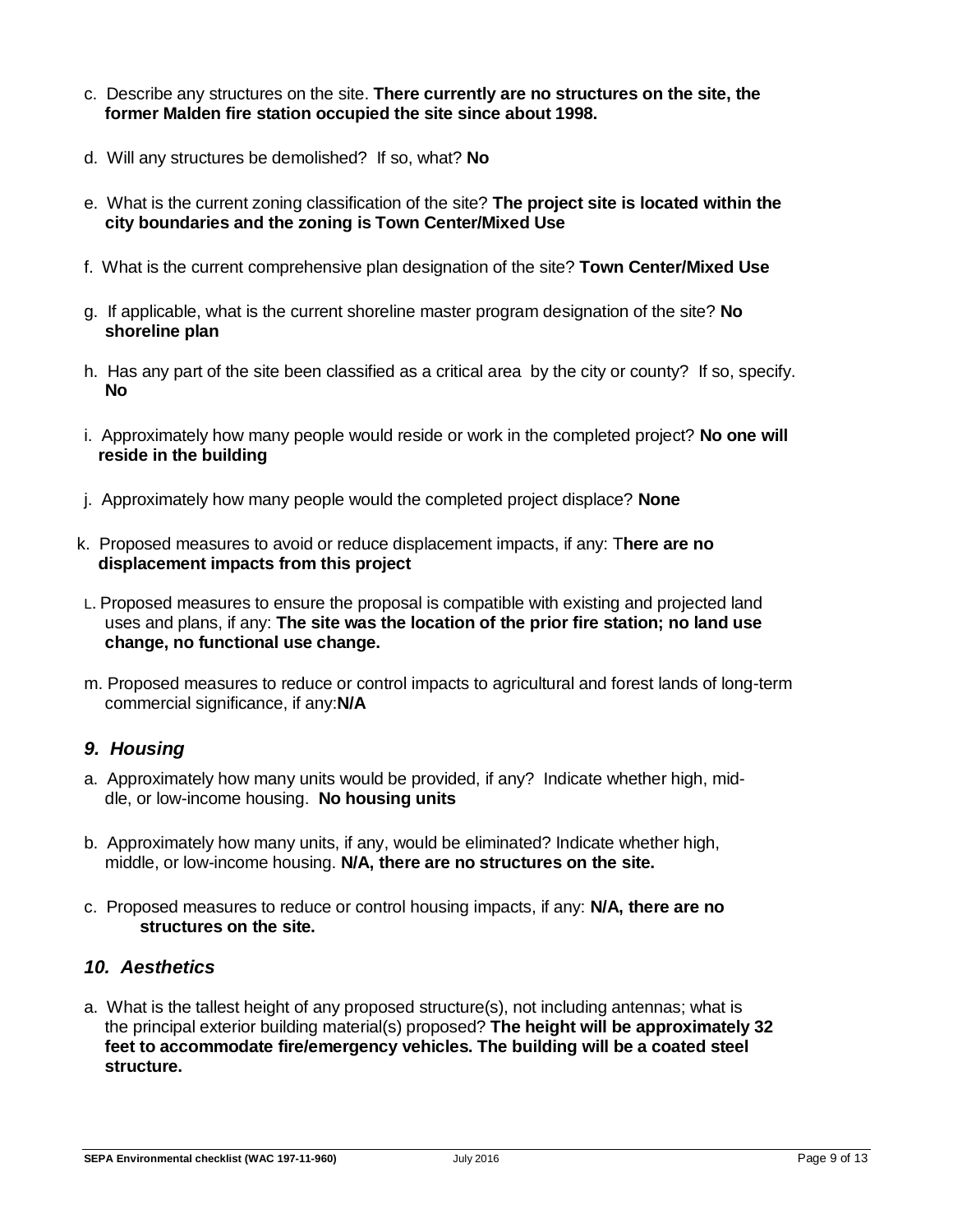- b. What views in the immediate vicinity would be altered or obstructed? **The building will occupy a space where the previous fire station was located. The new building will be slightly larger. There is one other structure approximately 60 feet north of the proposed structure that will have a slight visual impact for views to the south. The building setbacks will mitigate any traffic visual obstructions from Moreland and Main streets.**
- b. Proposed measures to reduce or control aesthetic impacts, if any: **The building will be similar to existing metal structures in the vicintiy.**

### *11. Light and Glare*

- **a.** What type of light or glare will the proposal produce? What time of day would it mainly occur? **There will be outside shielded lighting that will light the outside throughout the night**
- b. Could light or glare from the finished project be a safety hazard or interfere with views? **No, lighting will be shielded**
- c. What existing off-site sources of light or glare may affect your proposal? **none known**
- **d.** Proposed measures to reduce or control light and glare impacts, if any: **using shielded lighting**

#### *12. Recreation*

- a. What designated and informal recreational opportunities are in the immediate vicinity? **There is a rails-to-trails bicycle path approximately 1,500 feet from the site. Other recreational activities include hiking, ATV, hunting Town Park.**
- b. Would the proposed project displace any existing recreational uses? If so, describe. **No**
- c. Proposed measures to reduce or control impacts on recreation, including recreation opportunities to be provided by the project or applicant, if any: **none planned**

#### *13. Historic and cultural preservation*

- a. Are there any buildings, structures, or sites, located on or near the site that are over 45 years old listed in or eligible for listing in national, state, or local preservation registers ? If so, specifically describe. **No**
- b. Are there any landmarks, features, or other evidence of Indian or historic use or occupation? This may include human burials or old cemeteries. Are there any material evidence, artifacts, or areas of cultural importance on or near the site? Please list any professional studies conducted at the site to identify such resources. **Cultural Resource Survey for the Malden Fire Department and Maintenance Building Project, Whitman County, Washington; the study determined the site was not eligible for NRHP listing. SHPO concurrence letter for ground disturbing activities received 5/12/2022. Tribal invite to consult letter sent through FEMA 11/3/2021. See NEPA Historic Preservation section.**
- c. Describe the methods used to assess the potential impacts to cultural and historic resources on or near the project site. Examples include consultation with tribes and the department of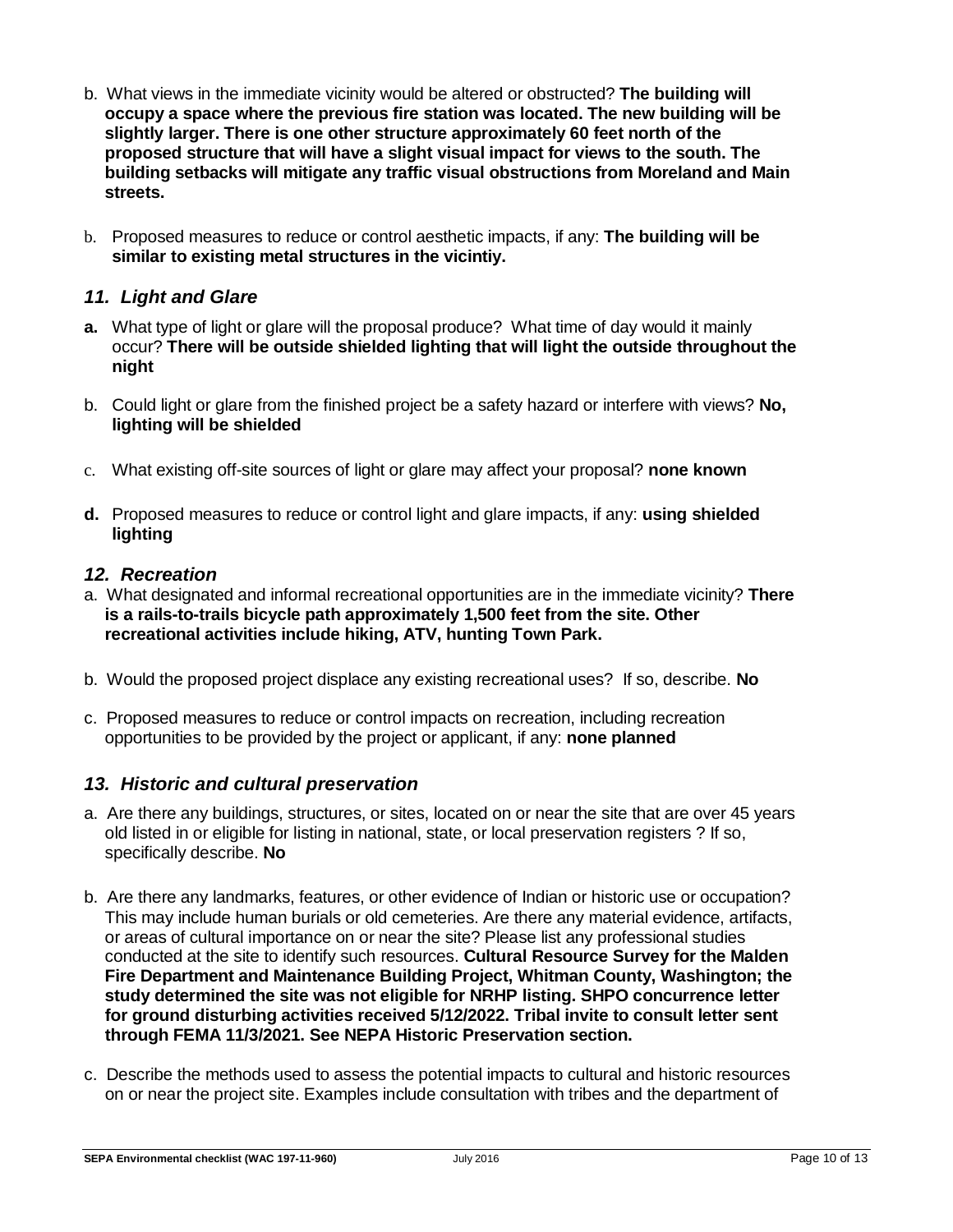archeology and historic preservation, archaeological surveys, historic maps, GIS data, etc. **Cultural Resources Study; invitation to consult letter sent through FEMA 11/3/2021 to tribes listed on HUD tribal contact database.**

d. Proposed measures to avoid, minimize, or compensate for loss, changes to, and disturbance to resources. Please include plans for the above and any permits that may be required. **None**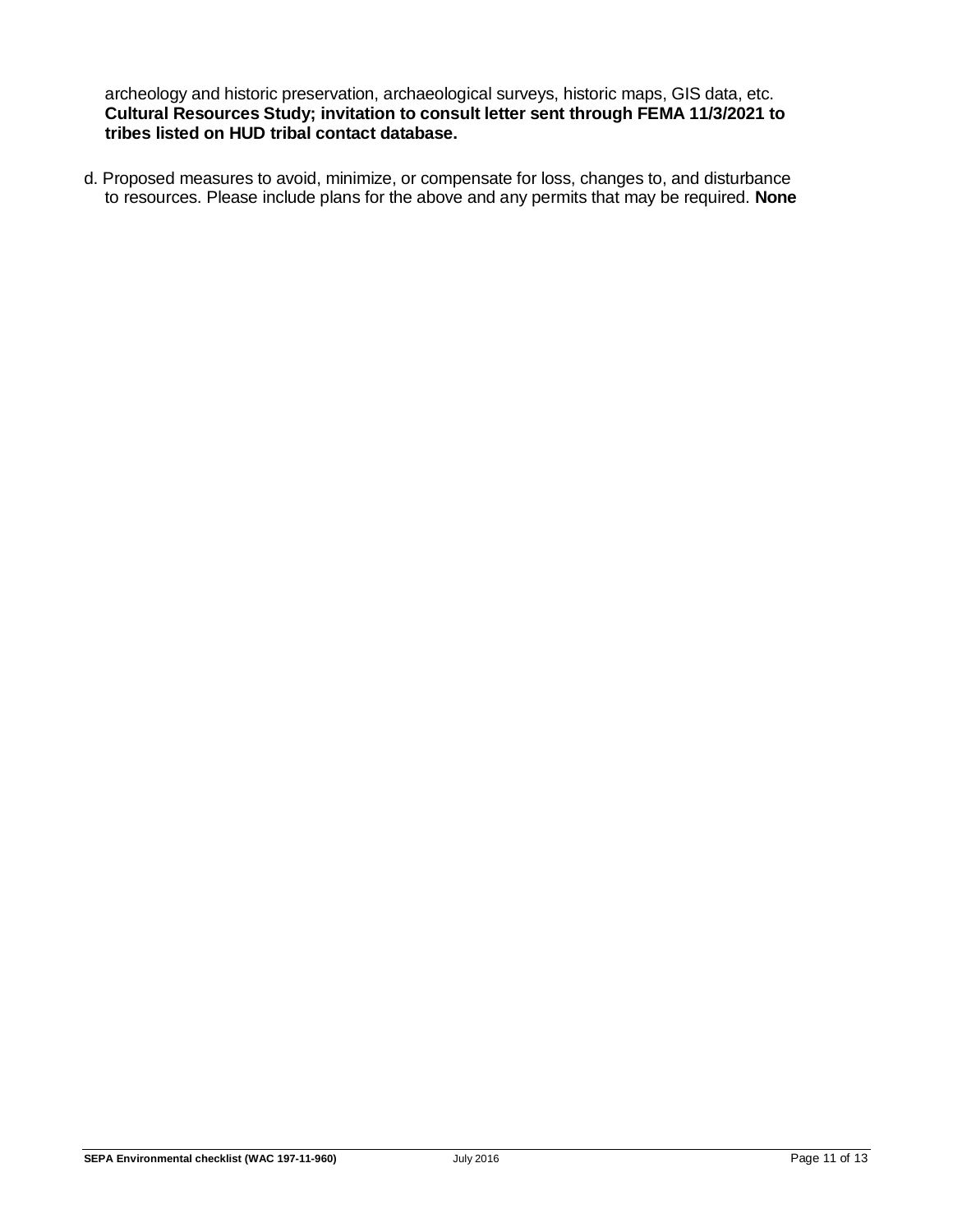#### *14. Transportation*

- a. Identify public streets and highways serving the site or affected geographic area and describe proposed access to the existing street system. **Moreland Avenue and Main Street.**
- b. Is the site or affected geographic area currently served by public transit? If so, generally describe. If not, what is the approximate distance to the nearest transit stop? **No**
- c. How many additional parking spaces would the completed project or non-project proposal have? How many would the project or proposal eliminate? **There will be approximately six parking spaces. No parking spaces would be eliminated**
- d. Will the proposal require any new or improvements to existing roads, streets, pedestrian, bicycle or state transportation facilities, not including driveways? If so, generally describe (indicate whether public or private). **No**
- e. Will the project or proposal use (or occur in the immediate vicinity of) water, rail, or air transportation? If so, generally describe. **N[o](https://ecology.wa.gov/Regulations-Permits/SEPA/Environmental-review/SEPA-guidance/Checklist-guidance#14.%20Transportation)**
- f. How many vehicular trips per day would be generated by the completed project or proposal? If known, indicate when peak volumes would occur and what percentage of the volume would be trucks (such as commercial and nonpassenger vehicles). What data or transportation models were used to make these estimates? **Not known**
- g. Will the proposal interfere with, affect or be affected by the movement of agricultural and forest products on roads or streets in the area? If so, generally describe. **No**
- h. Proposed measures to reduce or control transportation impacts, if any: **none needed, land use remains the same**

#### *15. Public Services*

- a. Would the project result in an increased need for public services (for example: fire protection, police protection, public transit, health care, schools, other)? If so, generally describe. **No, the project will relieve a current need for fire protection.**
- b. Proposed measures to reduce or control direct impacts on public services, if any. **Malden Fire Department is the fire protection entity with assistance from Rosilia and St. John fire stations and will be through construction of the Malden fire station.**

### *16. Utilities*

- a. Circle utilities currently available at the site: electricity, propane gas, water, refuse service, telephone, sanitary sewer other \_\_\_\_\_\_\_\_\_\_\_
- b. Describe the utilities that are proposed for the project, the utility providing the service, and the general construction activities on the site or in the immediate vicinity which might be needed. **The project will use water from the public water system, Avista utilities for**